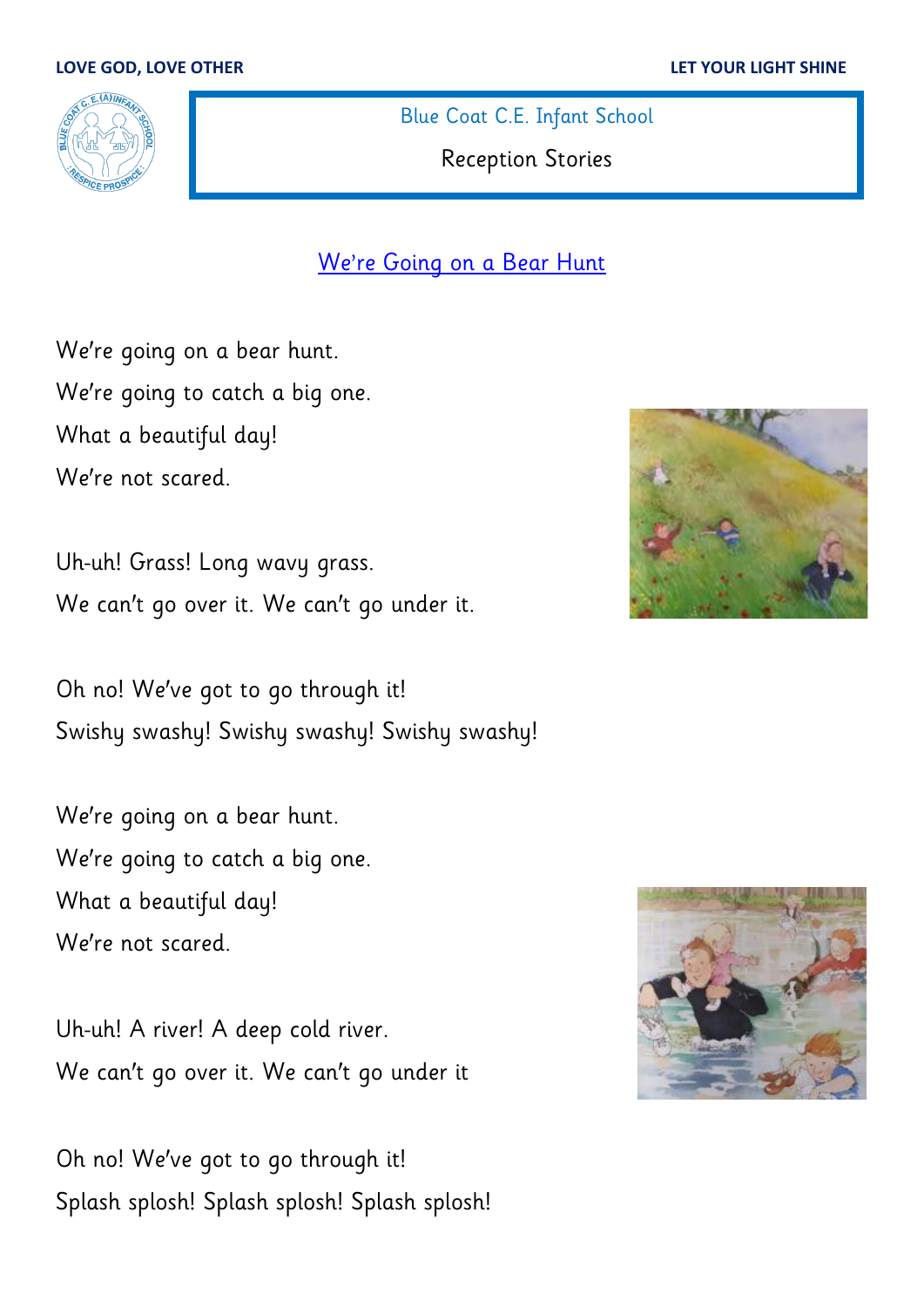We're going on a bear hunt. We're going to catch a big one. What a beautiful day! We're not scared.

Uh-uh! Mud! Thick oozy mud. We can't go over it, We can't go under it.

Oh no! We've got to go through it! Squelch squerch! Squelch squerch! Squelch squerch!

We're going on a bear hunt. We're going to catch a big one. What a beautiful day! We're not scared.

Uh-uh! A forest! A big dark forest. We can't go over it. We can't go under it.

Oh no! We've got to go through it! Stumble trip! Stumble trip! Stumble trip!

We're going on a bear hunt. We're going to catch a big one. What a beautiful day! We're not scared.



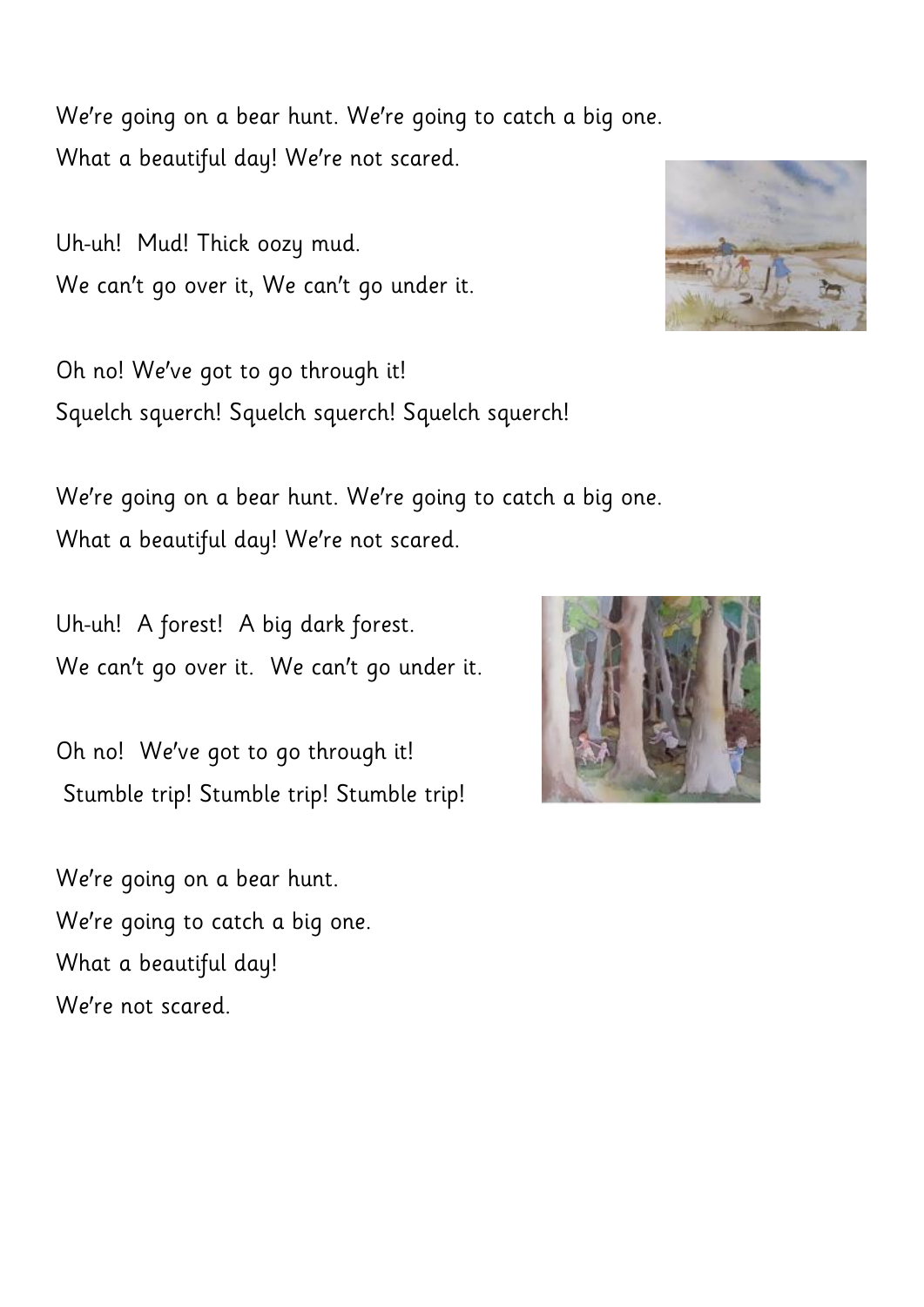Uh-uh! A snowstorm! A swirling whirling snowstorm. We can't go over it. We can't go under it. Oh no! We've got to go through it! Hooo wooo! Hooo wooo! Hooo wooo!

We're going on a bear hunt. We're going to catch a big one. What a beautiful day! We're not scared.

Uh-uh! A cave! A narrow gloomy cave. We can't go over it. We can't go under it. We've got to go thro ugh it! Tiptoe! Tiptoe! Tiptoe!



WHAT'S THAT! One shiny wet nose! Two big furry ears! Two big goggly eyes! IT'S A BEAR!



Quick! Back through the cave! Tiptoe! Tiptoe! Tiptoe!

Back through the snowstorm! Hoooo woooo! Hoooo woooo! Hoooo woooo!

Back through the forest! Stumble trip! Stumble trip! Stumble trip! Back through the mud!